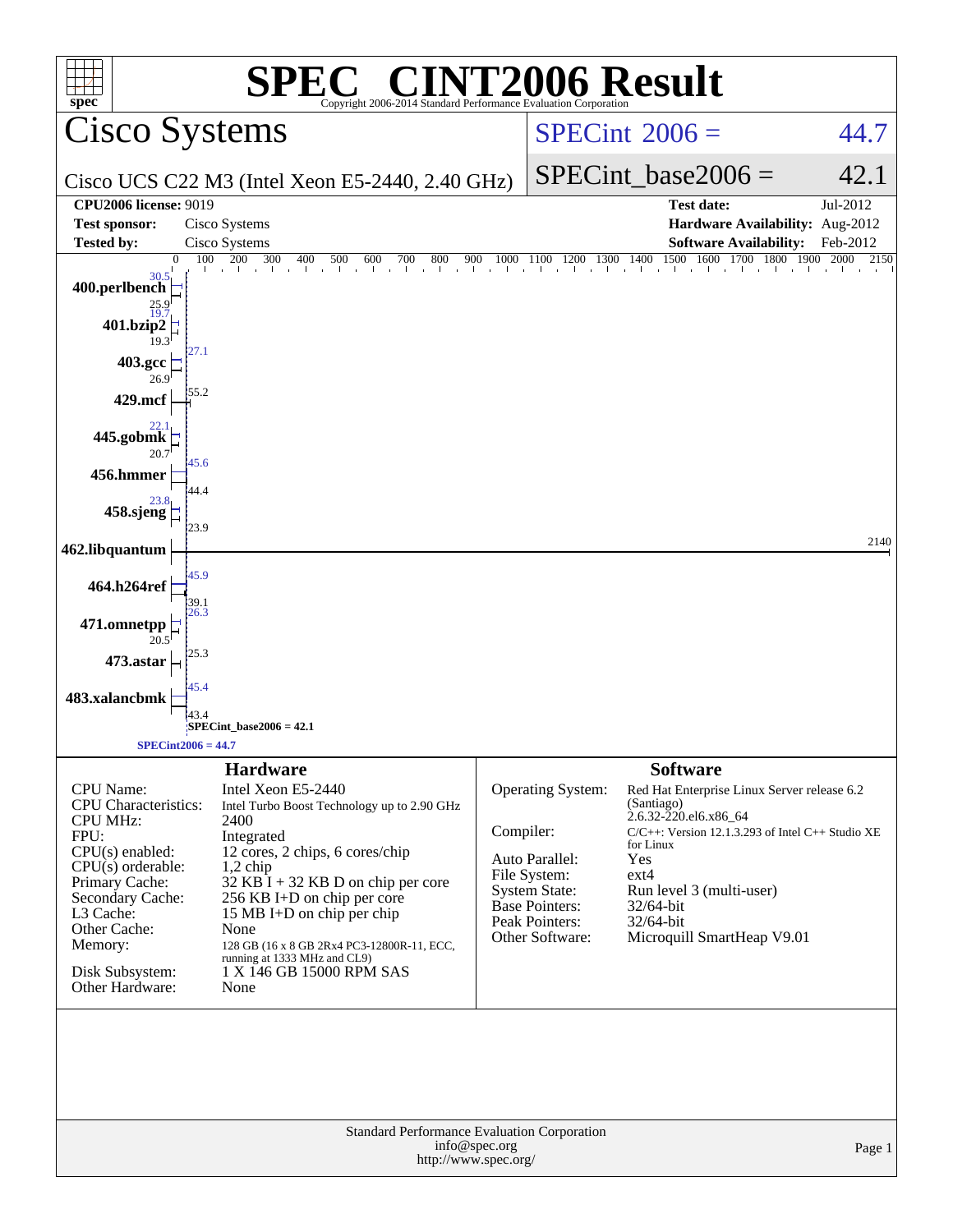

Cisco Systems

## $SPECint2006 = 44.7$  $SPECint2006 = 44.7$

Cisco UCS C22 M3 (Intel Xeon E5-2440, 2.40 GHz)

SPECint base2006 =  $42.1$ 

**[CPU2006 license:](http://www.spec.org/auto/cpu2006/Docs/result-fields.html#CPU2006license)** 9019 **[Test date:](http://www.spec.org/auto/cpu2006/Docs/result-fields.html#Testdate)** Jul-2012

**[Test sponsor:](http://www.spec.org/auto/cpu2006/Docs/result-fields.html#Testsponsor)** Cisco Systems **[Hardware Availability:](http://www.spec.org/auto/cpu2006/Docs/result-fields.html#HardwareAvailability)** Aug-2012 **[Tested by:](http://www.spec.org/auto/cpu2006/Docs/result-fields.html#Testedby)** Cisco Systems **[Software Availability:](http://www.spec.org/auto/cpu2006/Docs/result-fields.html#SoftwareAvailability)** Feb-2012

#### **[Results Table](http://www.spec.org/auto/cpu2006/Docs/result-fields.html#ResultsTable)**

|                    | <b>Base</b>    |              |                |              |                |             |                | <b>Peak</b>  |                |              |                |              |  |
|--------------------|----------------|--------------|----------------|--------------|----------------|-------------|----------------|--------------|----------------|--------------|----------------|--------------|--|
| <b>Benchmark</b>   | <b>Seconds</b> | <b>Ratio</b> | <b>Seconds</b> | <b>Ratio</b> | <b>Seconds</b> | Ratio       | <b>Seconds</b> | <b>Ratio</b> | <b>Seconds</b> | <b>Ratio</b> | <b>Seconds</b> | <b>Ratio</b> |  |
| 400.perlbench      | 377            | 25.9         | 377            | 25.9         | 377            | 25.9        | 320            | 30.5         | 320            | 30.5         | 321            | 30.4         |  |
| 401.bzip2          | 500            | 19.3         | 500            | 19.3         | 500            | 19.3        | 491            | 19.6         | 491            | 19.7         | 491            | <u>19.7</u>  |  |
| $403.\mathrm{gcc}$ | 299            | 26.9         | 299            | 26.9         | 300            | 26.9        | 297            | 27.1         | 298            | 27.0         | 297            | 27.1         |  |
| $429$ .mcf         | 165            | 55.4         | 165            | 55.1         | 165            | 55.2        | 165            | 55.4         | 165            | 55.1         | 165            | 55.2         |  |
| $445$ .gobmk       | 506            | 20.7         | 505            | 20.8         | 506            | 20.7        | 474            | 22.1         | 474            | 22.1         | 474            | 22.1         |  |
| $456.$ hmmer       | 210            | 44.4         | 211            | 44.3         | 210            | 44.4        | 205            | 45.6         | 205            | 45.6         | 205            | 45.6         |  |
| $458$ .sjeng       | 506            | 23.9         | 505            | 23.9         | 506            | 23.9        | 507            | 23.8         | 508            | 23.8         | 507            | 23.9         |  |
| 462.libquantum     | 9.69           | 2140         | 9.69           | 2140         | 9.69           | 2140        | 9.69           | 2140         | 9.69           | 2140         | 9.69           | 2140         |  |
| 464.h264ref        | 568            | 39.0         | 566            | 39.1         | 566            | <u>39.1</u> | 482            | 45.9         | 482            | 45.9         | 480            | 46.1         |  |
| $471$ .omnetpp     | 305            | 20.5         | 305            | 20.5         | 306            | 20.4        | 238            | 26.3         | 237            | 26.3         | 237            | 26.3         |  |
| $473$ . astar      | 278            | 25.2         | 277            | 25.4         | 278            | 25.3        | 278            | 25.2         | 277            | 25.4         | 278            | 25.3         |  |
| 483.xalancbmk      | <u>159</u>     | 43.4         | 159            | 43.4         | 159            | 43.4        | 152            | 45.4         | 151            | 45.6         | 152            | 45.4         |  |

Results appear in the [order in which they were run.](http://www.spec.org/auto/cpu2006/Docs/result-fields.html#RunOrder) Bold underlined text [indicates a median measurement.](http://www.spec.org/auto/cpu2006/Docs/result-fields.html#Median)

#### **[Operating System Notes](http://www.spec.org/auto/cpu2006/Docs/result-fields.html#OperatingSystemNotes)**

Stack size set to unlimited using "ulimit -s unlimited"

#### **[Platform Notes](http://www.spec.org/auto/cpu2006/Docs/result-fields.html#PlatformNotes)**

 Sysinfo program /opt/cpu2006-1.2/config/sysinfo.rev6800 \$Rev: 6800 \$ \$Date:: 2011-10-11 #\$ 6f2ebdff5032aaa42e583f96b07f99d3 running on localhost.localdomain Sun Jul 1 14:56:56 2012

 This section contains SUT (System Under Test) info as seen by some common utilities. To remove or add to this section, see: <http://www.spec.org/cpu2006/Docs/config.html#sysinfo>

 From /proc/cpuinfo model name : Intel(R) Xeon(R) CPU E5-2440 0 @ 2.40GHz 2 "physical id"s (chips) 12 "processors" cores, siblings (Caution: counting these is hw and system dependent. The following excerpts from /proc/cpuinfo might not be reliable. Use with caution.) cpu cores : 6 siblings : 6 physical 0: cores 0 1 2 3 4 5 physical 1: cores 0 1 2 3 4 5 cache size : 15360 KB From /proc/meminfo MemTotal: 99042468 kB Continued on next page

Standard Performance Evaluation Corporation

[info@spec.org](mailto:info@spec.org) <http://www.spec.org/>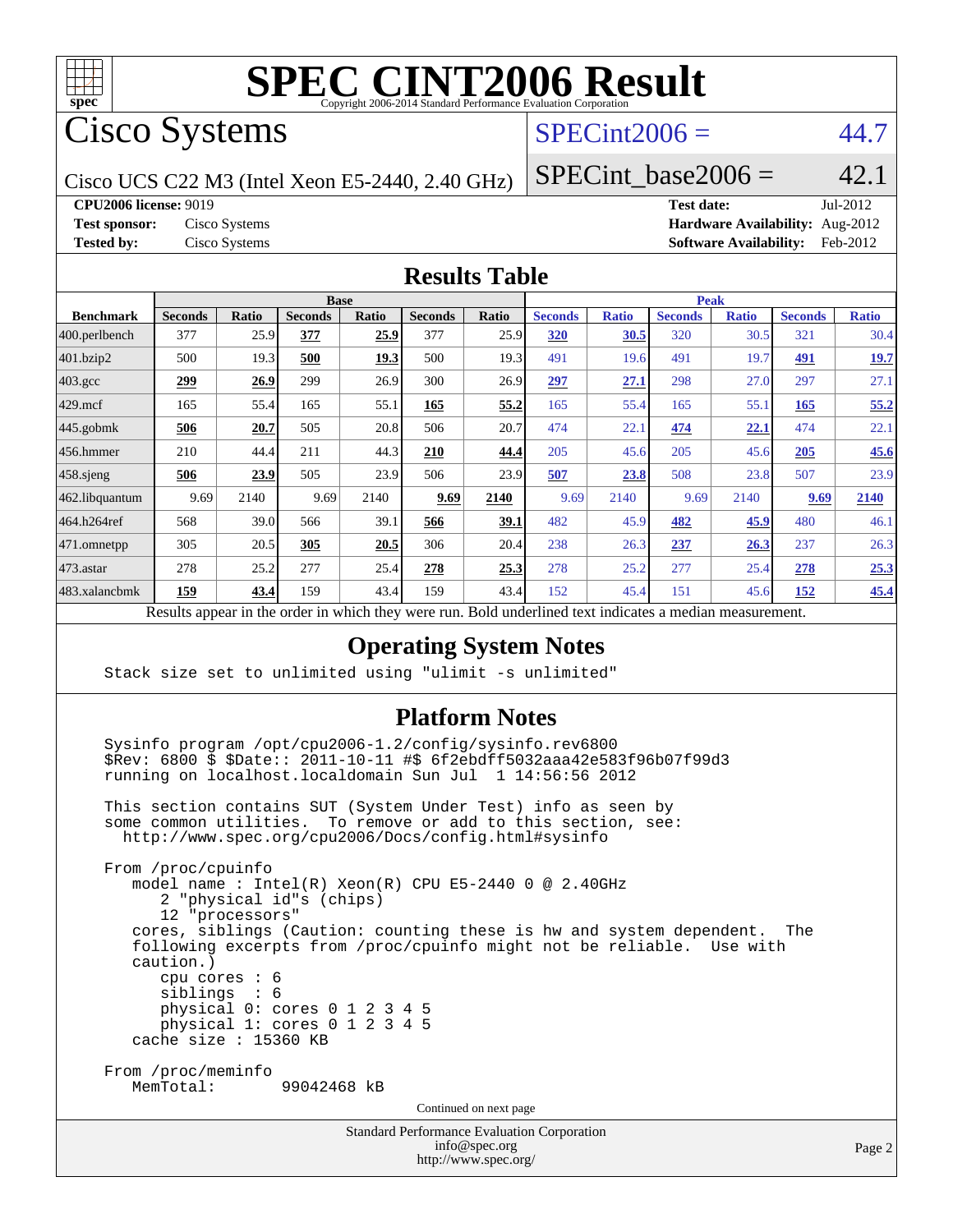| SPEC CINT2006 Evaluation Corporation <b>SPEC</b> Copyright 2006-2014 Standard Performance Evaluation Corporation<br>Spec                                                                                                                                                                                                                                                                                 |                                                                                                               |  |  |  |  |  |
|----------------------------------------------------------------------------------------------------------------------------------------------------------------------------------------------------------------------------------------------------------------------------------------------------------------------------------------------------------------------------------------------------------|---------------------------------------------------------------------------------------------------------------|--|--|--|--|--|
| <b>Cisco Systems</b>                                                                                                                                                                                                                                                                                                                                                                                     | $SPECint2006 =$<br>44.7                                                                                       |  |  |  |  |  |
| Cisco UCS C22 M3 (Intel Xeon E5-2440, 2.40 GHz)                                                                                                                                                                                                                                                                                                                                                          | 42.1<br>$SPECint\_base2006 =$                                                                                 |  |  |  |  |  |
| <b>CPU2006 license: 9019</b><br>Cisco Systems<br><b>Test sponsor:</b><br><b>Tested by:</b><br>Cisco Systems                                                                                                                                                                                                                                                                                              | <b>Test date:</b><br>Jul-2012<br>Hardware Availability: Aug-2012<br><b>Software Availability:</b><br>Feb-2012 |  |  |  |  |  |
| <b>Platform Notes (Continued)</b>                                                                                                                                                                                                                                                                                                                                                                        |                                                                                                               |  |  |  |  |  |
| HugePages_Total:<br>0<br>2048 kB<br>Hugepagesize:                                                                                                                                                                                                                                                                                                                                                        |                                                                                                               |  |  |  |  |  |
| /usr/bin/lsb release -d<br>Red Hat Enterprise Linux Server release 6.2 (Santiago)                                                                                                                                                                                                                                                                                                                        |                                                                                                               |  |  |  |  |  |
| From /etc/*release* /etc/*version*<br>redhat-release: Red Hat Enterprise Linux Server release 6.2 (Santiago)<br>system-release: Red Hat Enterprise Linux Server release 6.2 (Santiago)<br>system-release-cpe: cpe:/o:redhat:enterprise_linux:6server:ga:server<br>uname $-a$ :<br>Linux localhost.localdomain 2.6.32-220.el6.x86_64 #1 SMP Wed Nov 9 08:03:13<br>EST 2011 x86_64 x86_64 x86_64 GNU/Linux |                                                                                                               |  |  |  |  |  |
| run-level 3 Jul 1 14:46                                                                                                                                                                                                                                                                                                                                                                                  |                                                                                                               |  |  |  |  |  |
| SPEC is set to: /opt/cpu2006-1.2<br>Filesystem<br>Size Used Avail Use% Mounted on<br>Type<br>/dev/sda1<br>10G 118G<br>ext4<br>134G<br>$8\frac{6}{6}$ /                                                                                                                                                                                                                                                   |                                                                                                               |  |  |  |  |  |
| Additional information from dmidecode:<br>Memory:<br>12x 0xCE00 M393B1K70DH0-YK0 8 GB 1600 MHz 2 rank                                                                                                                                                                                                                                                                                                    |                                                                                                               |  |  |  |  |  |
| (End of data from sysinfo program)                                                                                                                                                                                                                                                                                                                                                                       |                                                                                                               |  |  |  |  |  |
| <b>General Notes</b>                                                                                                                                                                                                                                                                                                                                                                                     |                                                                                                               |  |  |  |  |  |
| Environment variables set by runspec before the start of the run:<br>KMP_AFFINITY = "granularity=fine, scatter"<br>$LD_LIBRARY_PATH = "/opt/cpu2006-1.2/llbs/32://opt/cpu2006-1.2/libs/64"$<br>OMP_NUM_THREADS = "12"<br>Tetal UT mockealogue disable                                                                                                                                                    |                                                                                                               |  |  |  |  |  |

Intel HT Technology = disable Binaries compiled on a system with 2 X Intel Xeon E5-2690 CPU + 128 GB memory using RHEL 6.2 Transparent Huge Pages enabled with: echo always > /sys/kernel/mm/redhat\_transparent\_hugepage/enabled Filesystem page cache cleared with:<br>echo 1> /proc/sys/vm/drop\_cac

/proc/sys/vm/drop\_caches

## **[Base Compiler Invocation](http://www.spec.org/auto/cpu2006/Docs/result-fields.html#BaseCompilerInvocation)**

[C benchmarks](http://www.spec.org/auto/cpu2006/Docs/result-fields.html#Cbenchmarks):  $\text{icc}$  -m64

[C++ benchmarks:](http://www.spec.org/auto/cpu2006/Docs/result-fields.html#CXXbenchmarks) [icpc -m64](http://www.spec.org/cpu2006/results/res2012q3/cpu2006-20120702-23335.flags.html#user_CXXbase_intel_icpc_64bit_fc66a5337ce925472a5c54ad6a0de310)

> Standard Performance Evaluation Corporation [info@spec.org](mailto:info@spec.org) <http://www.spec.org/>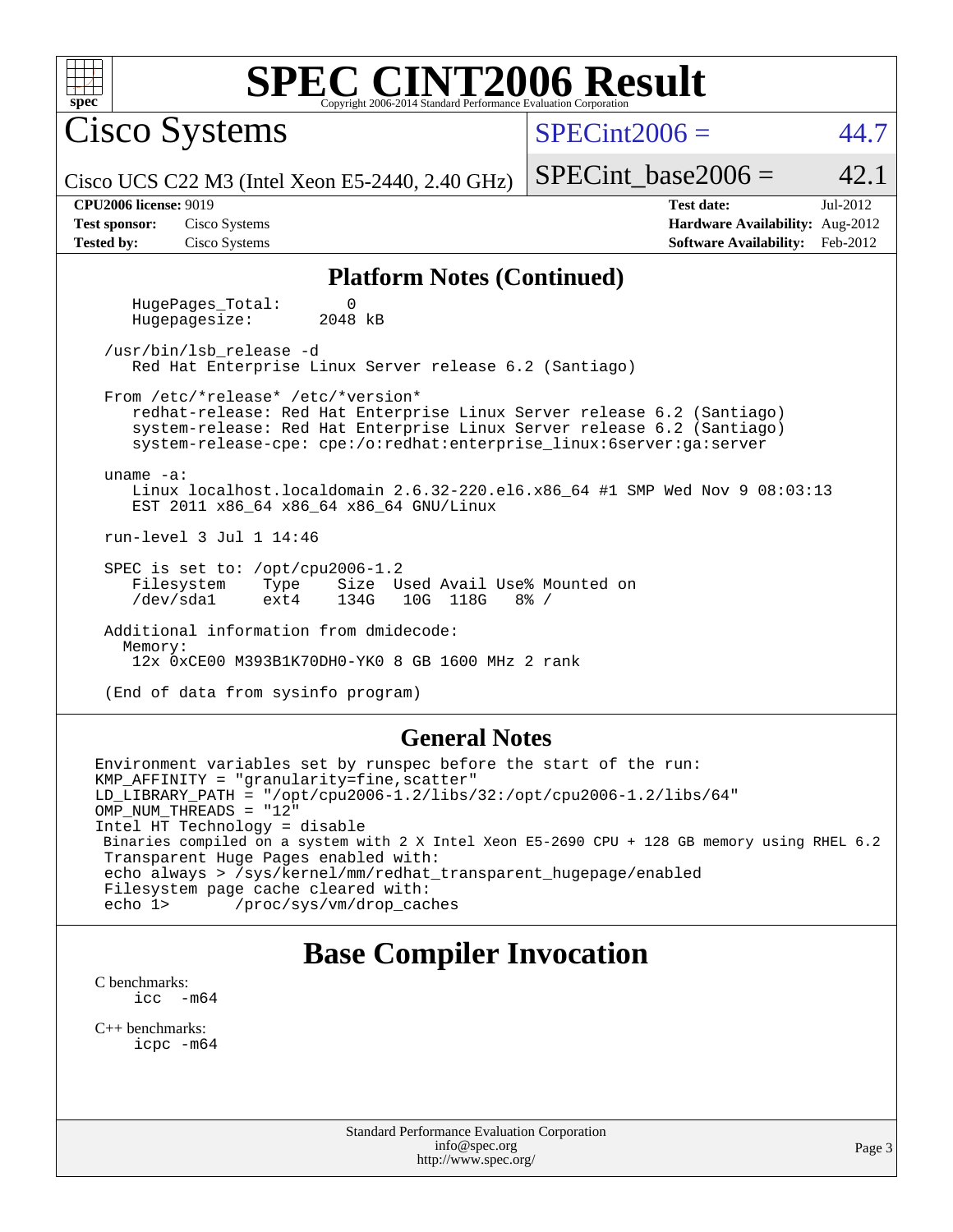

Cisco Systems

 $SPECint2006 = 44.7$  $SPECint2006 = 44.7$ 

Cisco UCS C22 M3 (Intel Xeon E5-2440, 2.40 GHz)

SPECint base2006 =  $42.1$ 

| <b>Test sponsor:</b> | Cisco Systems |
|----------------------|---------------|
| <b>Tested by:</b>    | Cisco Systems |

**[CPU2006 license:](http://www.spec.org/auto/cpu2006/Docs/result-fields.html#CPU2006license)** 9019 **[Test date:](http://www.spec.org/auto/cpu2006/Docs/result-fields.html#Testdate)** Jul-2012 **[Hardware Availability:](http://www.spec.org/auto/cpu2006/Docs/result-fields.html#HardwareAvailability)** Aug-2012 **[Software Availability:](http://www.spec.org/auto/cpu2006/Docs/result-fields.html#SoftwareAvailability)** Feb-2012

### **[Base Portability Flags](http://www.spec.org/auto/cpu2006/Docs/result-fields.html#BasePortabilityFlags)**

 400.perlbench: [-DSPEC\\_CPU\\_LP64](http://www.spec.org/cpu2006/results/res2012q3/cpu2006-20120702-23335.flags.html#b400.perlbench_basePORTABILITY_DSPEC_CPU_LP64) [-DSPEC\\_CPU\\_LINUX\\_X64](http://www.spec.org/cpu2006/results/res2012q3/cpu2006-20120702-23335.flags.html#b400.perlbench_baseCPORTABILITY_DSPEC_CPU_LINUX_X64) 401.bzip2: [-DSPEC\\_CPU\\_LP64](http://www.spec.org/cpu2006/results/res2012q3/cpu2006-20120702-23335.flags.html#suite_basePORTABILITY401_bzip2_DSPEC_CPU_LP64) 403.gcc: [-DSPEC\\_CPU\\_LP64](http://www.spec.org/cpu2006/results/res2012q3/cpu2006-20120702-23335.flags.html#suite_basePORTABILITY403_gcc_DSPEC_CPU_LP64) 429.mcf: [-DSPEC\\_CPU\\_LP64](http://www.spec.org/cpu2006/results/res2012q3/cpu2006-20120702-23335.flags.html#suite_basePORTABILITY429_mcf_DSPEC_CPU_LP64) 445.gobmk: [-DSPEC\\_CPU\\_LP64](http://www.spec.org/cpu2006/results/res2012q3/cpu2006-20120702-23335.flags.html#suite_basePORTABILITY445_gobmk_DSPEC_CPU_LP64) 456.hmmer: [-DSPEC\\_CPU\\_LP64](http://www.spec.org/cpu2006/results/res2012q3/cpu2006-20120702-23335.flags.html#suite_basePORTABILITY456_hmmer_DSPEC_CPU_LP64) 458.sjeng: [-DSPEC\\_CPU\\_LP64](http://www.spec.org/cpu2006/results/res2012q3/cpu2006-20120702-23335.flags.html#suite_basePORTABILITY458_sjeng_DSPEC_CPU_LP64) 462.libquantum: [-DSPEC\\_CPU\\_LP64](http://www.spec.org/cpu2006/results/res2012q3/cpu2006-20120702-23335.flags.html#suite_basePORTABILITY462_libquantum_DSPEC_CPU_LP64) [-DSPEC\\_CPU\\_LINUX](http://www.spec.org/cpu2006/results/res2012q3/cpu2006-20120702-23335.flags.html#b462.libquantum_baseCPORTABILITY_DSPEC_CPU_LINUX) 464.h264ref: [-DSPEC\\_CPU\\_LP64](http://www.spec.org/cpu2006/results/res2012q3/cpu2006-20120702-23335.flags.html#suite_basePORTABILITY464_h264ref_DSPEC_CPU_LP64) 471.omnetpp: [-DSPEC\\_CPU\\_LP64](http://www.spec.org/cpu2006/results/res2012q3/cpu2006-20120702-23335.flags.html#suite_basePORTABILITY471_omnetpp_DSPEC_CPU_LP64) 473.astar: [-DSPEC\\_CPU\\_LP64](http://www.spec.org/cpu2006/results/res2012q3/cpu2006-20120702-23335.flags.html#suite_basePORTABILITY473_astar_DSPEC_CPU_LP64) 483.xalancbmk: [-DSPEC\\_CPU\\_LP64](http://www.spec.org/cpu2006/results/res2012q3/cpu2006-20120702-23335.flags.html#suite_basePORTABILITY483_xalancbmk_DSPEC_CPU_LP64) [-DSPEC\\_CPU\\_LINUX](http://www.spec.org/cpu2006/results/res2012q3/cpu2006-20120702-23335.flags.html#b483.xalancbmk_baseCXXPORTABILITY_DSPEC_CPU_LINUX)

### **[Base Optimization Flags](http://www.spec.org/auto/cpu2006/Docs/result-fields.html#BaseOptimizationFlags)**

[C benchmarks](http://www.spec.org/auto/cpu2006/Docs/result-fields.html#Cbenchmarks):

[-xSSE4.2](http://www.spec.org/cpu2006/results/res2012q3/cpu2006-20120702-23335.flags.html#user_CCbase_f-xSSE42_f91528193cf0b216347adb8b939d4107) [-ipo](http://www.spec.org/cpu2006/results/res2012q3/cpu2006-20120702-23335.flags.html#user_CCbase_f-ipo) [-O3](http://www.spec.org/cpu2006/results/res2012q3/cpu2006-20120702-23335.flags.html#user_CCbase_f-O3) [-no-prec-div](http://www.spec.org/cpu2006/results/res2012q3/cpu2006-20120702-23335.flags.html#user_CCbase_f-no-prec-div) [-parallel](http://www.spec.org/cpu2006/results/res2012q3/cpu2006-20120702-23335.flags.html#user_CCbase_f-parallel) [-opt-prefetch](http://www.spec.org/cpu2006/results/res2012q3/cpu2006-20120702-23335.flags.html#user_CCbase_f-opt-prefetch) [-auto-p32](http://www.spec.org/cpu2006/results/res2012q3/cpu2006-20120702-23335.flags.html#user_CCbase_f-auto-p32)

[C++ benchmarks:](http://www.spec.org/auto/cpu2006/Docs/result-fields.html#CXXbenchmarks)

[-xSSE4.2](http://www.spec.org/cpu2006/results/res2012q3/cpu2006-20120702-23335.flags.html#user_CXXbase_f-xSSE42_f91528193cf0b216347adb8b939d4107) [-ipo](http://www.spec.org/cpu2006/results/res2012q3/cpu2006-20120702-23335.flags.html#user_CXXbase_f-ipo) [-O3](http://www.spec.org/cpu2006/results/res2012q3/cpu2006-20120702-23335.flags.html#user_CXXbase_f-O3) [-no-prec-div](http://www.spec.org/cpu2006/results/res2012q3/cpu2006-20120702-23335.flags.html#user_CXXbase_f-no-prec-div) [-opt-prefetch](http://www.spec.org/cpu2006/results/res2012q3/cpu2006-20120702-23335.flags.html#user_CXXbase_f-opt-prefetch) [-auto-p32](http://www.spec.org/cpu2006/results/res2012q3/cpu2006-20120702-23335.flags.html#user_CXXbase_f-auto-p32) [-Wl,-z,muldefs](http://www.spec.org/cpu2006/results/res2012q3/cpu2006-20120702-23335.flags.html#user_CXXbase_link_force_multiple1_74079c344b956b9658436fd1b6dd3a8a) [-L/smartheap -lsmartheap64](http://www.spec.org/cpu2006/results/res2012q3/cpu2006-20120702-23335.flags.html#user_CXXbase_SmartHeap64_5e654037dadeae1fe403ab4b4466e60b)

#### **[Base Other Flags](http://www.spec.org/auto/cpu2006/Docs/result-fields.html#BaseOtherFlags)**

[C benchmarks](http://www.spec.org/auto/cpu2006/Docs/result-fields.html#Cbenchmarks):

403.gcc: [-Dalloca=\\_alloca](http://www.spec.org/cpu2006/results/res2012q3/cpu2006-20120702-23335.flags.html#b403.gcc_baseEXTRA_CFLAGS_Dalloca_be3056838c12de2578596ca5467af7f3)

### **[Peak Compiler Invocation](http://www.spec.org/auto/cpu2006/Docs/result-fields.html#PeakCompilerInvocation)**

[C benchmarks \(except as noted below\)](http://www.spec.org/auto/cpu2006/Docs/result-fields.html#Cbenchmarksexceptasnotedbelow):

icc  $-m64$ 

400.perlbench: [icc -m32](http://www.spec.org/cpu2006/results/res2012q3/cpu2006-20120702-23335.flags.html#user_peakCCLD400_perlbench_intel_icc_a6a621f8d50482236b970c6ac5f55f93)

445.gobmk: [icc -m32](http://www.spec.org/cpu2006/results/res2012q3/cpu2006-20120702-23335.flags.html#user_peakCCLD445_gobmk_intel_icc_a6a621f8d50482236b970c6ac5f55f93)

464.h264ref: [icc -m32](http://www.spec.org/cpu2006/results/res2012q3/cpu2006-20120702-23335.flags.html#user_peakCCLD464_h264ref_intel_icc_a6a621f8d50482236b970c6ac5f55f93)

[C++ benchmarks \(except as noted below\):](http://www.spec.org/auto/cpu2006/Docs/result-fields.html#CXXbenchmarksexceptasnotedbelow) [icpc -m32](http://www.spec.org/cpu2006/results/res2012q3/cpu2006-20120702-23335.flags.html#user_CXXpeak_intel_icpc_4e5a5ef1a53fd332b3c49e69c3330699)

473.astar: [icpc -m64](http://www.spec.org/cpu2006/results/res2012q3/cpu2006-20120702-23335.flags.html#user_peakCXXLD473_astar_intel_icpc_64bit_fc66a5337ce925472a5c54ad6a0de310)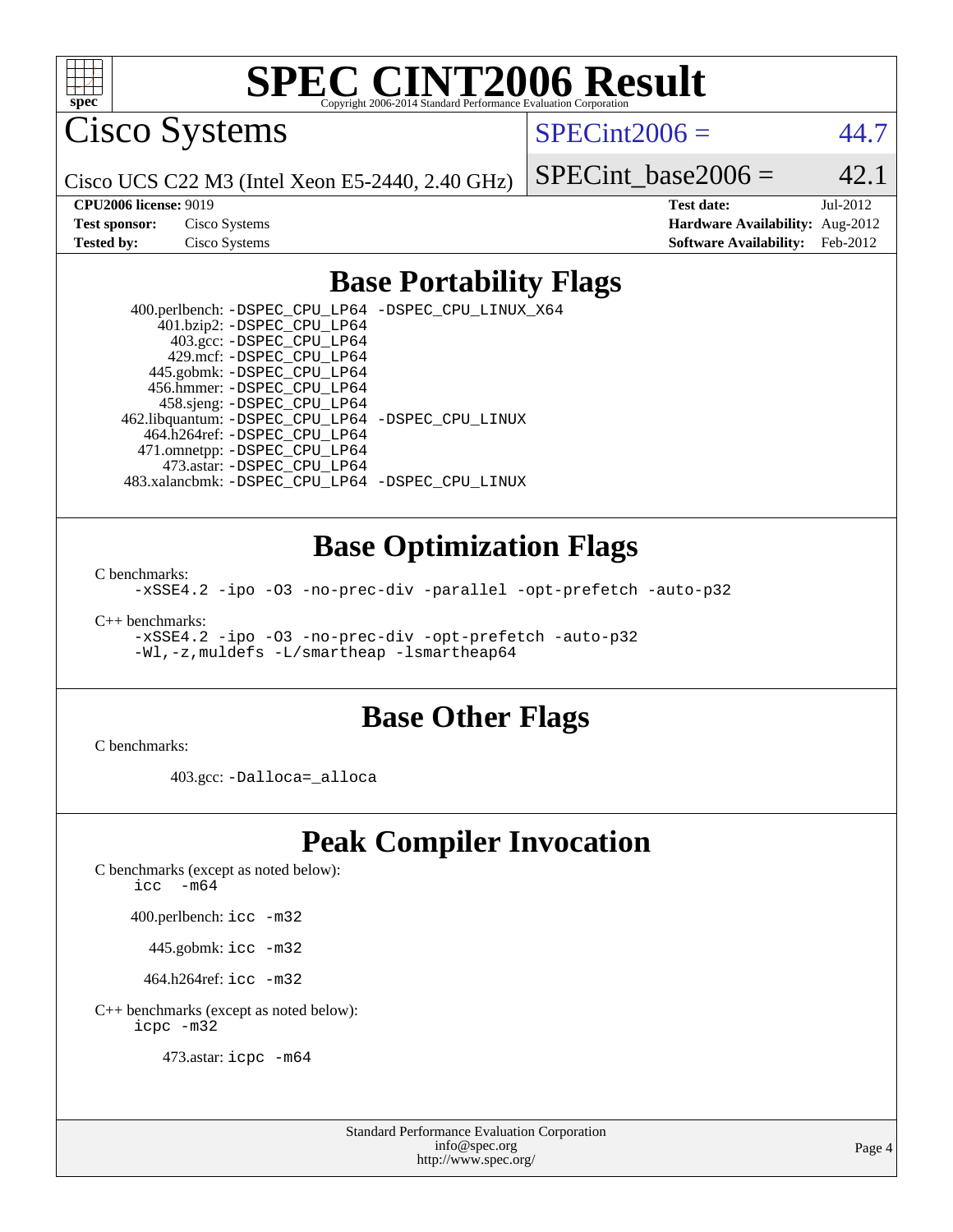

Cisco Systems

 $SPECint2006 = 44.7$  $SPECint2006 = 44.7$ 

Cisco UCS C22 M3 (Intel Xeon E5-2440, 2.40 GHz)

SPECint base2006 =  $42.1$ 

**[CPU2006 license:](http://www.spec.org/auto/cpu2006/Docs/result-fields.html#CPU2006license)** 9019 **[Test date:](http://www.spec.org/auto/cpu2006/Docs/result-fields.html#Testdate)** Jul-2012 **[Test sponsor:](http://www.spec.org/auto/cpu2006/Docs/result-fields.html#Testsponsor)** Cisco Systems **[Hardware Availability:](http://www.spec.org/auto/cpu2006/Docs/result-fields.html#HardwareAvailability)** Aug-2012 **[Tested by:](http://www.spec.org/auto/cpu2006/Docs/result-fields.html#Testedby)** Cisco Systems **[Software Availability:](http://www.spec.org/auto/cpu2006/Docs/result-fields.html#SoftwareAvailability)** Feb-2012

### **[Peak Portability Flags](http://www.spec.org/auto/cpu2006/Docs/result-fields.html#PeakPortabilityFlags)**

 400.perlbench: [-DSPEC\\_CPU\\_LINUX\\_IA32](http://www.spec.org/cpu2006/results/res2012q3/cpu2006-20120702-23335.flags.html#b400.perlbench_peakCPORTABILITY_DSPEC_CPU_LINUX_IA32) 401.bzip2: [-DSPEC\\_CPU\\_LP64](http://www.spec.org/cpu2006/results/res2012q3/cpu2006-20120702-23335.flags.html#suite_peakPORTABILITY401_bzip2_DSPEC_CPU_LP64) 403.gcc: [-DSPEC\\_CPU\\_LP64](http://www.spec.org/cpu2006/results/res2012q3/cpu2006-20120702-23335.flags.html#suite_peakPORTABILITY403_gcc_DSPEC_CPU_LP64) 429.mcf: [-DSPEC\\_CPU\\_LP64](http://www.spec.org/cpu2006/results/res2012q3/cpu2006-20120702-23335.flags.html#suite_peakPORTABILITY429_mcf_DSPEC_CPU_LP64) 456.hmmer: [-DSPEC\\_CPU\\_LP64](http://www.spec.org/cpu2006/results/res2012q3/cpu2006-20120702-23335.flags.html#suite_peakPORTABILITY456_hmmer_DSPEC_CPU_LP64) 458.sjeng: [-DSPEC\\_CPU\\_LP64](http://www.spec.org/cpu2006/results/res2012q3/cpu2006-20120702-23335.flags.html#suite_peakPORTABILITY458_sjeng_DSPEC_CPU_LP64) 462.libquantum: [-DSPEC\\_CPU\\_LP64](http://www.spec.org/cpu2006/results/res2012q3/cpu2006-20120702-23335.flags.html#suite_peakPORTABILITY462_libquantum_DSPEC_CPU_LP64) [-DSPEC\\_CPU\\_LINUX](http://www.spec.org/cpu2006/results/res2012q3/cpu2006-20120702-23335.flags.html#b462.libquantum_peakCPORTABILITY_DSPEC_CPU_LINUX) 473.astar: [-DSPEC\\_CPU\\_LP64](http://www.spec.org/cpu2006/results/res2012q3/cpu2006-20120702-23335.flags.html#suite_peakPORTABILITY473_astar_DSPEC_CPU_LP64) 483.xalancbmk: [-DSPEC\\_CPU\\_LINUX](http://www.spec.org/cpu2006/results/res2012q3/cpu2006-20120702-23335.flags.html#b483.xalancbmk_peakCXXPORTABILITY_DSPEC_CPU_LINUX)

## **[Peak Optimization Flags](http://www.spec.org/auto/cpu2006/Docs/result-fields.html#PeakOptimizationFlags)**

[C benchmarks](http://www.spec.org/auto/cpu2006/Docs/result-fields.html#Cbenchmarks):

 400.perlbench: [-xSSE4.2](http://www.spec.org/cpu2006/results/res2012q3/cpu2006-20120702-23335.flags.html#user_peakPASS2_CFLAGSPASS2_LDCFLAGS400_perlbench_f-xSSE42_f91528193cf0b216347adb8b939d4107)(pass 2) [-prof-gen](http://www.spec.org/cpu2006/results/res2012q3/cpu2006-20120702-23335.flags.html#user_peakPASS1_CFLAGSPASS1_LDCFLAGS400_perlbench_prof_gen_e43856698f6ca7b7e442dfd80e94a8fc)(pass 1) [-ipo](http://www.spec.org/cpu2006/results/res2012q3/cpu2006-20120702-23335.flags.html#user_peakPASS2_CFLAGSPASS2_LDCFLAGS400_perlbench_f-ipo)(pass 2) [-O3](http://www.spec.org/cpu2006/results/res2012q3/cpu2006-20120702-23335.flags.html#user_peakPASS2_CFLAGSPASS2_LDCFLAGS400_perlbench_f-O3)(pass 2) [-no-prec-div](http://www.spec.org/cpu2006/results/res2012q3/cpu2006-20120702-23335.flags.html#user_peakPASS2_CFLAGSPASS2_LDCFLAGS400_perlbench_f-no-prec-div)(pass 2) [-prof-use](http://www.spec.org/cpu2006/results/res2012q3/cpu2006-20120702-23335.flags.html#user_peakPASS2_CFLAGSPASS2_LDCFLAGS400_perlbench_prof_use_bccf7792157ff70d64e32fe3e1250b55)(pass 2) [-opt-prefetch](http://www.spec.org/cpu2006/results/res2012q3/cpu2006-20120702-23335.flags.html#user_peakCOPTIMIZE400_perlbench_f-opt-prefetch) [-ansi-alias](http://www.spec.org/cpu2006/results/res2012q3/cpu2006-20120702-23335.flags.html#user_peakCOPTIMIZE400_perlbench_f-ansi-alias) 401.bzip2: [-xSSE4.2](http://www.spec.org/cpu2006/results/res2012q3/cpu2006-20120702-23335.flags.html#user_peakPASS2_CFLAGSPASS2_LDCFLAGS401_bzip2_f-xSSE42_f91528193cf0b216347adb8b939d4107)(pass 2) [-prof-gen](http://www.spec.org/cpu2006/results/res2012q3/cpu2006-20120702-23335.flags.html#user_peakPASS1_CFLAGSPASS1_LDCFLAGS401_bzip2_prof_gen_e43856698f6ca7b7e442dfd80e94a8fc)(pass 1) [-ipo](http://www.spec.org/cpu2006/results/res2012q3/cpu2006-20120702-23335.flags.html#user_peakPASS2_CFLAGSPASS2_LDCFLAGS401_bzip2_f-ipo)(pass 2) [-O3](http://www.spec.org/cpu2006/results/res2012q3/cpu2006-20120702-23335.flags.html#user_peakPASS2_CFLAGSPASS2_LDCFLAGS401_bzip2_f-O3)(pass 2) [-no-prec-div](http://www.spec.org/cpu2006/results/res2012q3/cpu2006-20120702-23335.flags.html#user_peakCOPTIMIZEPASS2_CFLAGSPASS2_LDCFLAGS401_bzip2_f-no-prec-div) [-prof-use](http://www.spec.org/cpu2006/results/res2012q3/cpu2006-20120702-23335.flags.html#user_peakPASS2_CFLAGSPASS2_LDCFLAGS401_bzip2_prof_use_bccf7792157ff70d64e32fe3e1250b55)(pass 2) [-auto-ilp32](http://www.spec.org/cpu2006/results/res2012q3/cpu2006-20120702-23335.flags.html#user_peakCOPTIMIZE401_bzip2_f-auto-ilp32) [-opt-prefetch](http://www.spec.org/cpu2006/results/res2012q3/cpu2006-20120702-23335.flags.html#user_peakCOPTIMIZE401_bzip2_f-opt-prefetch) [-ansi-alias](http://www.spec.org/cpu2006/results/res2012q3/cpu2006-20120702-23335.flags.html#user_peakCOPTIMIZE401_bzip2_f-ansi-alias) 403.gcc: [-xSSE4.2](http://www.spec.org/cpu2006/results/res2012q3/cpu2006-20120702-23335.flags.html#user_peakCOPTIMIZE403_gcc_f-xSSE42_f91528193cf0b216347adb8b939d4107) [-ipo](http://www.spec.org/cpu2006/results/res2012q3/cpu2006-20120702-23335.flags.html#user_peakCOPTIMIZE403_gcc_f-ipo) [-O3](http://www.spec.org/cpu2006/results/res2012q3/cpu2006-20120702-23335.flags.html#user_peakCOPTIMIZE403_gcc_f-O3) [-no-prec-div](http://www.spec.org/cpu2006/results/res2012q3/cpu2006-20120702-23335.flags.html#user_peakCOPTIMIZE403_gcc_f-no-prec-div) [-inline-calloc](http://www.spec.org/cpu2006/results/res2012q3/cpu2006-20120702-23335.flags.html#user_peakCOPTIMIZE403_gcc_f-inline-calloc) [-opt-malloc-options=3](http://www.spec.org/cpu2006/results/res2012q3/cpu2006-20120702-23335.flags.html#user_peakCOPTIMIZE403_gcc_f-opt-malloc-options_13ab9b803cf986b4ee62f0a5998c2238) [-auto-ilp32](http://www.spec.org/cpu2006/results/res2012q3/cpu2006-20120702-23335.flags.html#user_peakCOPTIMIZE403_gcc_f-auto-ilp32)  $429$ .mcf: basepeak = yes 445.gobmk: [-xSSE4.2](http://www.spec.org/cpu2006/results/res2012q3/cpu2006-20120702-23335.flags.html#user_peakPASS2_CFLAGSPASS2_LDCFLAGS445_gobmk_f-xSSE42_f91528193cf0b216347adb8b939d4107)(pass 2) [-prof-gen](http://www.spec.org/cpu2006/results/res2012q3/cpu2006-20120702-23335.flags.html#user_peakPASS1_CFLAGSPASS1_LDCFLAGS445_gobmk_prof_gen_e43856698f6ca7b7e442dfd80e94a8fc)(pass 1) [-prof-use](http://www.spec.org/cpu2006/results/res2012q3/cpu2006-20120702-23335.flags.html#user_peakPASS2_CFLAGSPASS2_LDCFLAGS445_gobmk_prof_use_bccf7792157ff70d64e32fe3e1250b55)(pass 2) [-ansi-alias](http://www.spec.org/cpu2006/results/res2012q3/cpu2006-20120702-23335.flags.html#user_peakCOPTIMIZE445_gobmk_f-ansi-alias) 456.hmmer: [-xSSE4.2](http://www.spec.org/cpu2006/results/res2012q3/cpu2006-20120702-23335.flags.html#user_peakCOPTIMIZE456_hmmer_f-xSSE42_f91528193cf0b216347adb8b939d4107) [-ipo](http://www.spec.org/cpu2006/results/res2012q3/cpu2006-20120702-23335.flags.html#user_peakCOPTIMIZE456_hmmer_f-ipo) [-O3](http://www.spec.org/cpu2006/results/res2012q3/cpu2006-20120702-23335.flags.html#user_peakCOPTIMIZE456_hmmer_f-O3) [-no-prec-div](http://www.spec.org/cpu2006/results/res2012q3/cpu2006-20120702-23335.flags.html#user_peakCOPTIMIZE456_hmmer_f-no-prec-div) [-unroll2](http://www.spec.org/cpu2006/results/res2012q3/cpu2006-20120702-23335.flags.html#user_peakCOPTIMIZE456_hmmer_f-unroll_784dae83bebfb236979b41d2422d7ec2) [-auto-ilp32](http://www.spec.org/cpu2006/results/res2012q3/cpu2006-20120702-23335.flags.html#user_peakCOPTIMIZE456_hmmer_f-auto-ilp32) [-ansi-alias](http://www.spec.org/cpu2006/results/res2012q3/cpu2006-20120702-23335.flags.html#user_peakCOPTIMIZE456_hmmer_f-ansi-alias) 458.sjeng: [-xSSE4.2](http://www.spec.org/cpu2006/results/res2012q3/cpu2006-20120702-23335.flags.html#user_peakPASS2_CFLAGSPASS2_LDCFLAGS458_sjeng_f-xSSE42_f91528193cf0b216347adb8b939d4107)(pass 2) [-prof-gen](http://www.spec.org/cpu2006/results/res2012q3/cpu2006-20120702-23335.flags.html#user_peakPASS1_CFLAGSPASS1_LDCFLAGS458_sjeng_prof_gen_e43856698f6ca7b7e442dfd80e94a8fc)(pass 1) [-ipo](http://www.spec.org/cpu2006/results/res2012q3/cpu2006-20120702-23335.flags.html#user_peakPASS2_CFLAGSPASS2_LDCFLAGS458_sjeng_f-ipo)(pass 2) [-O3](http://www.spec.org/cpu2006/results/res2012q3/cpu2006-20120702-23335.flags.html#user_peakPASS2_CFLAGSPASS2_LDCFLAGS458_sjeng_f-O3)(pass 2) [-no-prec-div](http://www.spec.org/cpu2006/results/res2012q3/cpu2006-20120702-23335.flags.html#user_peakPASS2_CFLAGSPASS2_LDCFLAGS458_sjeng_f-no-prec-div)(pass 2) [-prof-use](http://www.spec.org/cpu2006/results/res2012q3/cpu2006-20120702-23335.flags.html#user_peakPASS2_CFLAGSPASS2_LDCFLAGS458_sjeng_prof_use_bccf7792157ff70d64e32fe3e1250b55)(pass 2) [-unroll4](http://www.spec.org/cpu2006/results/res2012q3/cpu2006-20120702-23335.flags.html#user_peakCOPTIMIZE458_sjeng_f-unroll_4e5e4ed65b7fd20bdcd365bec371b81f)  $462$ .libquantum: basepeak = yes  $464.h264 \text{ref}: -x \text{SSE4}.2(\text{pass 2}) - \text{prof-qen}(\text{pass 1}) - \text{ipo}(\text{pass 2})$ [-O3](http://www.spec.org/cpu2006/results/res2012q3/cpu2006-20120702-23335.flags.html#user_peakPASS2_CFLAGSPASS2_LDCFLAGS464_h264ref_f-O3)(pass 2) [-no-prec-div](http://www.spec.org/cpu2006/results/res2012q3/cpu2006-20120702-23335.flags.html#user_peakPASS2_CFLAGSPASS2_LDCFLAGS464_h264ref_f-no-prec-div)(pass 2) [-prof-use](http://www.spec.org/cpu2006/results/res2012q3/cpu2006-20120702-23335.flags.html#user_peakPASS2_CFLAGSPASS2_LDCFLAGS464_h264ref_prof_use_bccf7792157ff70d64e32fe3e1250b55)(pass 2) [-unroll2](http://www.spec.org/cpu2006/results/res2012q3/cpu2006-20120702-23335.flags.html#user_peakCOPTIMIZE464_h264ref_f-unroll_784dae83bebfb236979b41d2422d7ec2) [-ansi-alias](http://www.spec.org/cpu2006/results/res2012q3/cpu2006-20120702-23335.flags.html#user_peakCOPTIMIZE464_h264ref_f-ansi-alias) [C++ benchmarks:](http://www.spec.org/auto/cpu2006/Docs/result-fields.html#CXXbenchmarks) 471.omnetpp: [-xSSE4.2](http://www.spec.org/cpu2006/results/res2012q3/cpu2006-20120702-23335.flags.html#user_peakPASS2_CXXFLAGSPASS2_LDCXXFLAGS471_omnetpp_f-xSSE42_f91528193cf0b216347adb8b939d4107)(pass 2) [-prof-gen](http://www.spec.org/cpu2006/results/res2012q3/cpu2006-20120702-23335.flags.html#user_peakPASS1_CXXFLAGSPASS1_LDCXXFLAGS471_omnetpp_prof_gen_e43856698f6ca7b7e442dfd80e94a8fc)(pass 1) [-ipo](http://www.spec.org/cpu2006/results/res2012q3/cpu2006-20120702-23335.flags.html#user_peakPASS2_CXXFLAGSPASS2_LDCXXFLAGS471_omnetpp_f-ipo)(pass 2) [-O3](http://www.spec.org/cpu2006/results/res2012q3/cpu2006-20120702-23335.flags.html#user_peakPASS2_CXXFLAGSPASS2_LDCXXFLAGS471_omnetpp_f-O3)(pass 2) [-no-prec-div](http://www.spec.org/cpu2006/results/res2012q3/cpu2006-20120702-23335.flags.html#user_peakPASS2_CXXFLAGSPASS2_LDCXXFLAGS471_omnetpp_f-no-prec-div)(pass 2) [-prof-use](http://www.spec.org/cpu2006/results/res2012q3/cpu2006-20120702-23335.flags.html#user_peakPASS2_CXXFLAGSPASS2_LDCXXFLAGS471_omnetpp_prof_use_bccf7792157ff70d64e32fe3e1250b55)(pass 2) [-opt-ra-region-strategy=block](http://www.spec.org/cpu2006/results/res2012q3/cpu2006-20120702-23335.flags.html#user_peakCXXOPTIMIZE471_omnetpp_f-opt-ra-region-strategy_5382940c29ea30302d682fc74bfe0147) [-ansi-alias](http://www.spec.org/cpu2006/results/res2012q3/cpu2006-20120702-23335.flags.html#user_peakCXXOPTIMIZE471_omnetpp_f-ansi-alias) [-Wl,-z,muldefs](http://www.spec.org/cpu2006/results/res2012q3/cpu2006-20120702-23335.flags.html#user_peakEXTRA_LDFLAGS471_omnetpp_link_force_multiple1_74079c344b956b9658436fd1b6dd3a8a) [-L/smartheap -lsmartheap](http://www.spec.org/cpu2006/results/res2012q3/cpu2006-20120702-23335.flags.html#user_peakEXTRA_LIBS471_omnetpp_SmartHeap_7c9e394a5779e1a7fec7c221e123830c) Continued on next page

Standard Performance Evaluation Corporation [info@spec.org](mailto:info@spec.org) <http://www.spec.org/>